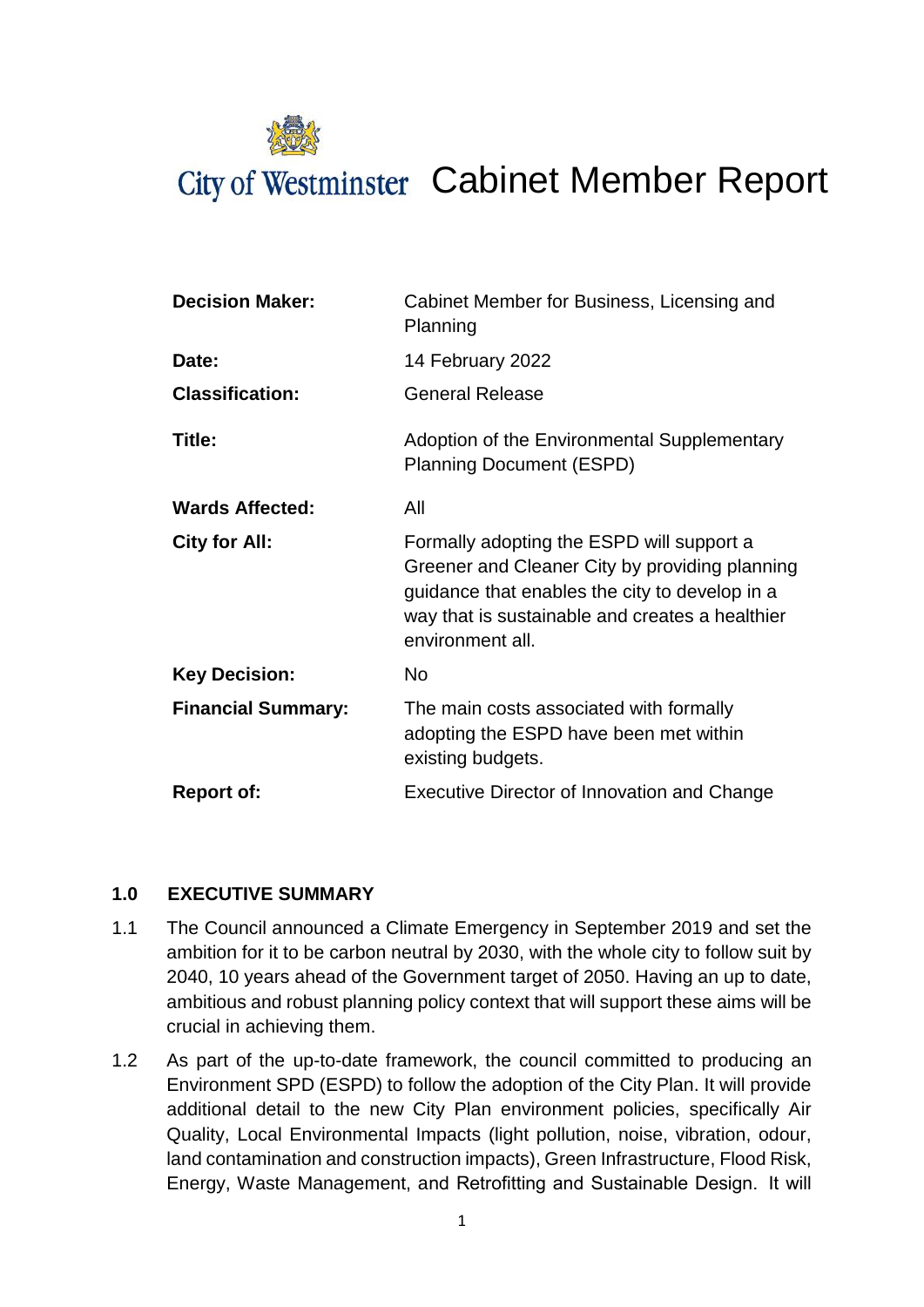therefore supplement the council's strengthened planning position relating to climate resilience and will help to ensure that the highest possible proportion of development requiring planning permission achieves net zero carbon emissions.

- 1.3 Consultation on the ESPD took place during May June 2021; a period of six weeks. A range of stakeholders were invited to comment, including the development industry, statutory consultees such as Historic England and the Environment Agency, and local people including Amenity Societies and Neighbourhood Forums. A Consultation Statement has been prepared in line with Part 5 of The Town and Country Planning (Local Planning) (England) Regulations 2012.
- 1.4 This report seeks approval to formally adopt the Environmental Supplementary Planning Document (ESPD). Once adopted, the ESPD will provide guidance for developers on how they can meet the environmental policies within the City Plan 2019-2040.

## **2.0 RECOMMENDATIONS**

2.1 That the Cabinet Member for Business, Licensing and Planning agrees to formally adopt the Environmental Supplementary Planning Document as a Local Development Document.

#### **3.0 REASONS FOR DECISION**

- 3.1 To meet the requirements of the Town and Country Planning Act 1990 (as amended), the Planning and Compulsory Purchase Act 2004, the Localism Act 2011, and The Town and Country Planning (Local Planning) (England) Regulations 2012.
- 3.2 Adopting the ESPD will give it full weight as a material consideration in decisions on planning applications.

## **4.0 BACKGROUND, INCLUDING POLICY CONTEXT**

- 4.1 Supplementary planning documents (SPDs) provide more detailed advice or guidance on policies in an adopted local plan. As they do not form part of the development plan, they cannot introduce new planning policies into the development plan. They are however a material consideration in decisionmaking. They should not add unnecessarily to the financial burdens on development.
- 4.2 All required and appropriate consultation in accordance with the Town and Country (Local Planning) (England) Regulations 2012 has been carried out and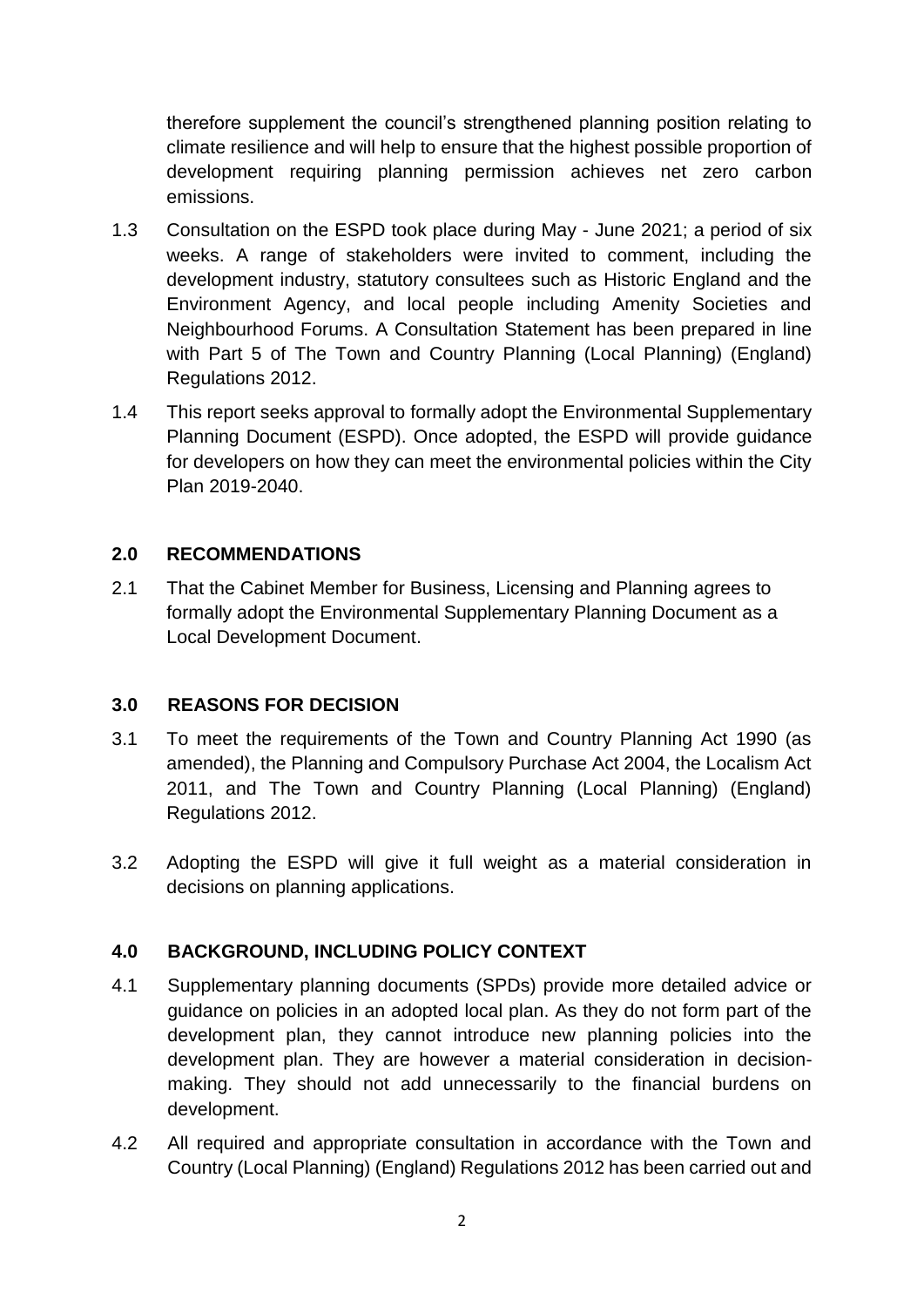in accordance with the Council's Statement of Community Involvement (June 2014). Consultation on a draft Environmental Supplementary Planning Document (ESPD) took place 17th May - 28th June 2021; a period of six weeks. A range of stakeholders were invited to comment, including the development industry, statutory consultees such as the Greater London Authority (GLA), Historic England and the Environment Agency, and local people including Amenity Societies and Neighbourhood Forums. There was very strong support for the ESPD and the direction of travel on environmental issues.

- 4.3 Regulation 12: Regulation 12(a) of the Local Planning Regulations requires the Council to produce a consultation statement before adoption of the SPD, this must set out who was consulted, a summary of the issues raised, and how these issues were incorporated into the SPD. The Consultation Statement is attached at Appendix 2.
- 4.4 The council's Climate Action Plan commits to a review of the ESPD in 2022. This review will provide an opportunity to take account of secondary legislation resulting from the recent Environment Act, the proposed Planning Bill, and guidance being produced by the GLA to support some of the London Plan environment policies including Circular Economy Statements, Air Quality Positive and Neutral, Whole Life-cycle Carbon Assessments, Urban Greening Factor and Energy Monitoring.

## **5.0 FINANCIAL IMPLICATIONS**

5.1 All costs associated with adopting the ESPD are met from existing budgets.

#### **6.0 LEGAL IMPLICATIONS**

6.1 The preparation of Supplementary Planning Documents is governed by the requirements of the Town and Country Planning Act 1990 (as amended), the Planning and Compulsory Purchase Act 2004, the Localism Act 2011, and The Town and Country Planning (Local Planning) (England) Regulations 2012.

#### **7.0 IMPACT ON THE ENVIRONMENT**

7.1 The Environmental SPD (ESPD) will provide additional detail to the City Plan's environment policies, specifically Air Quality, Local Environmental Impacts (light pollution, noise, vibration, odour, land contamination and construction impacts), Green Infrastructure, Flood Risk, Energy, Waste Management, and Retrofitting and Sustainable Design.  It will therefore supplement the council's strengthened planning position relating to climate resilience and will help to ensure that the highest possible proportion of development requiring planning permission achieves net zero carbon emissions.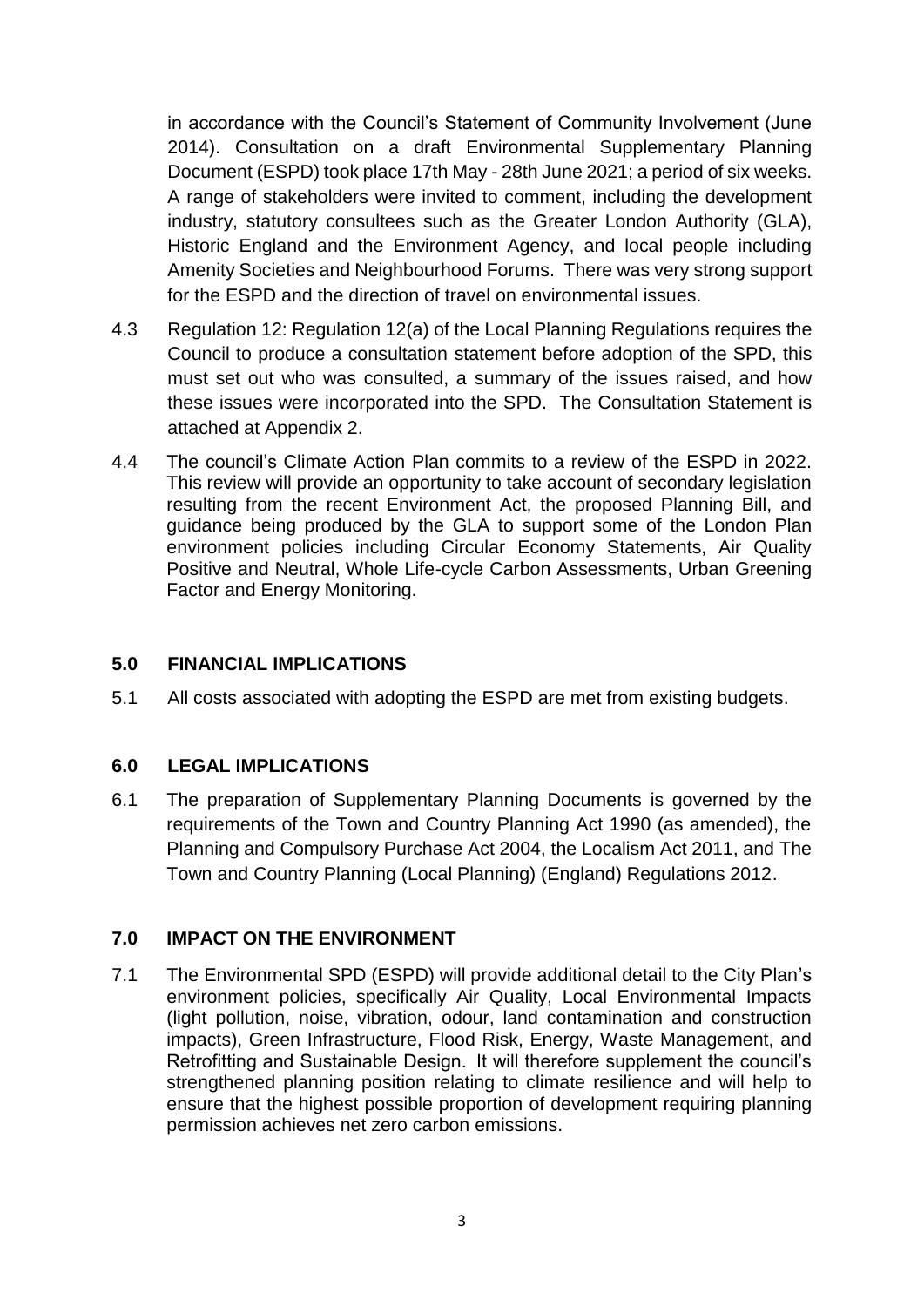- 7.2 Alongside the City Plan policies, the ESPD represents a significant shift in the council's narrative on the environment and an uplift in the standards the council expects developers to adhere to. It gives much more prominence and weight to environmental issues than the previous planning framework and represents a significant step forward on issues such as achieving net zero carbon emissions, sustainable retrofitting of historic properties or greening the City.
- 7.3 Westminster has declared a climate emergency and committed to becoming a carbon neutral council by 2030 and a carbon neutral city by 2040. Both the City Plan and the ESPD are reflective of this commitment and show a change of direction for environmental policy for the Council. The ESPD shows the council's ambitions for the future of the built environment and shines a spotlight on the issues that all businesses must collectively work together to resolve to address the climate emergency.
- 7.4 Tackling climate change and reducing carbon emissions is a very high priority for the council and the ESPD will set out ways to ensure that developments are environmentally sound and carbon emissions are reduced. Westminster City Council is ambitious in this area of work and the ESPD will be built upon as further advances in environmental policy and innovations in the built environment are made.

### **8.0 HEALTH, WELLBEING IMPACT ASSESSMENT INCLUDING HEALTH AND SAFETY IMPLICATIONS**

8.1 The ESPD aims to improve local wellbeing through using planning interventions to improve air quality, manage the local impacts of demolition and construction, ensure provision of new green infrastructure and biodiversity net gain, manage flood risk, improve energy efficiency alongside a reduction in carbon emissions, ensure space for waste storage and support sensitive retrofitting of historic buildings. These seek to ensure that new development activity in the area fully addresses the health and wellbeing of residents, workers and visitors, and health and safety implications.

## **9.0 EQUALITIES IMPLICATIONS**

- 9.1 Under the Equalities Act 2010 the City Council has a "public sector equality duty". This means that in taking decisions and carrying out its functions it must have due regard to the need to eliminate discrimination, harassment, victimisation, and any other conduct prohibited by the 2010 Act:
	- to advance equality of opportunity between persons who share a relevant protected characteristic (age, disability, gender reassignment, marriage and civil partnership, pregnancy and maternity, race, religion or belief, sex and sexual orientation) and those who do not share it; and
	- to foster good relations between persons who share a relevant protected characteristic and those who do not share it.
- 9.2 The City Council is also required to have due regard to the need to take steps to take account of disabled persons' disabilities even where that involves more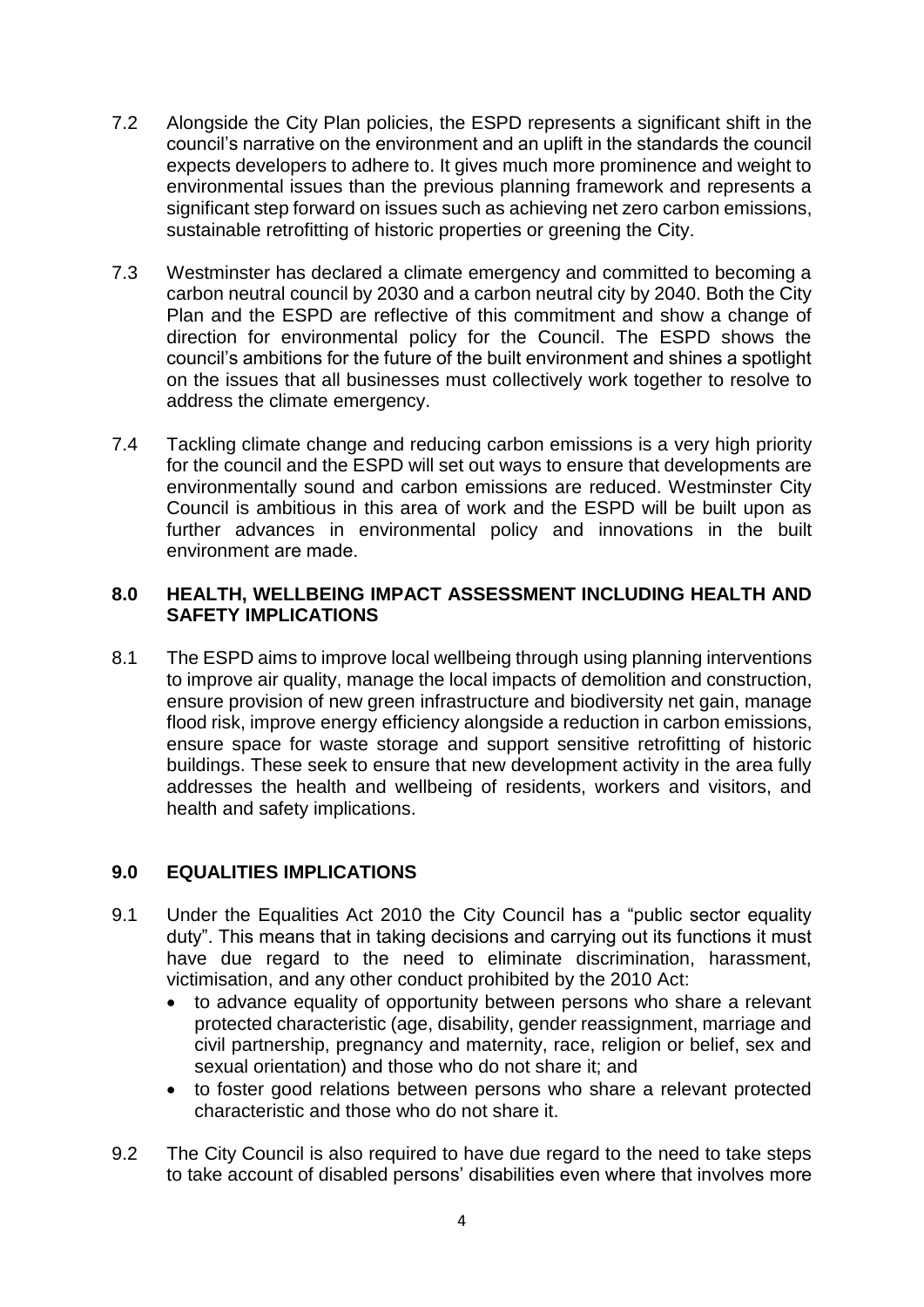favourable treatment; to promote more positive attitudes toward disabled persons; and to encourage participation by disabled persons in public life. The 2010 Act states that "having due regard" to the need to promote equality of opportunity involves having regard to:

- the need to remove or minimise disadvantages suffered by persons sharing a protected characteristic;
- take steps to meet the needs of persons sharing a protected characteristic that are connected with it;
- take steps to meet the needs of persons who share a protected characteristic that are different from those who do not; and
- encourage persons with a protected characteristic to participate in public life or any other activity in which participation by such persons is disproportionately low.
- 9.3 The courts have held that "due regard" in this context requires an analysis of the issue under consideration with the specific requirements set out above in mind. It does not require that considerations raised in the analysis should be decisive; it is for the decision-maker to decide what weight should be given to the equalities implications of the decision.
- 9.4 The ESPD does not introduce new planning policies, but provides guidance for developers on how they can meet the environmental policies within the City Plan 2019-2040. The equalities implications of the environmental policies in the Westminster City Plan 2019-2040 have already been assessed as part of the Integrated Impact Assessment (IIA) which has been carried out since 2017 and has iteratively informed and guided policy development.
- 9.5 An Equalities Impact Assessment (EqIA) has been prepared to support the ESPD, based on the City Plan EqIA. This shows that the ESPD is in line with the City Plan EqIA and is not expected to have a negative impact on any of the groups with protected characteristics under the 2010 Act and the Public Sector Equalities Duty has been met. The EqIA is attached at Appendix 3.

#### **If you have any queries about this report please contact: Victoria Manning, Principal Policy Officer on 07800717948 or email vmanning@westminster.gov.uk**

## **APPENDICES**

- 1 Environmental Supplementary Planning Document (ESPD) (Adoption version)
- 2 Consultation Statement on the Environmental SPD
- 3 Equalities Impact Assessment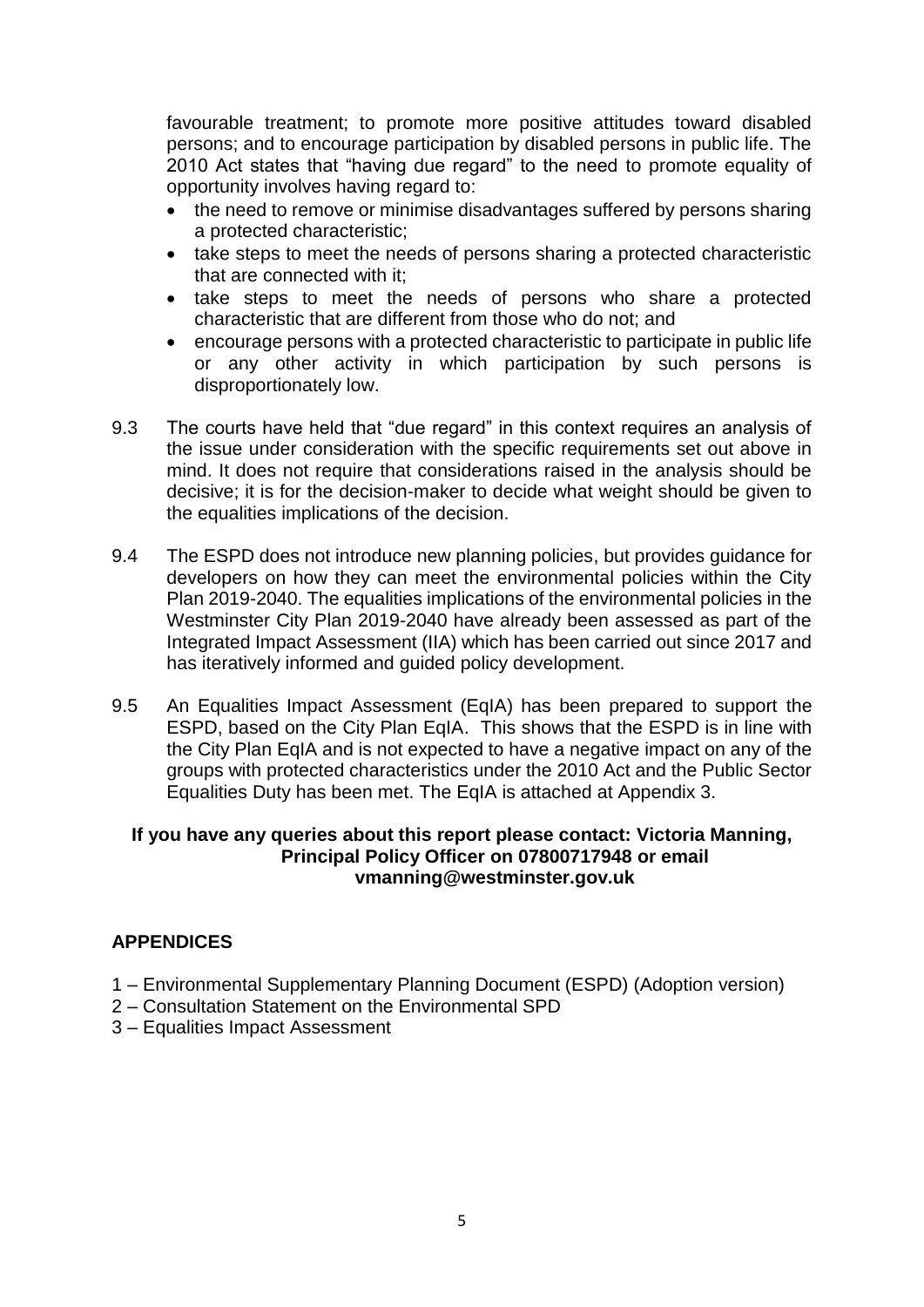Cabinet Member for Business, Licensing and Planning: Councillor Matthew Green

## **Declaration of Interest**

I have to declare an interest in respect of this report

| Signed: | Date: |
|---------|-------|
| NAME:   |       |

Cabinet Member for Business, Licensing and Planning

State nature of interest if any:

I own a property in Queen's Park Ward, in which I live however I have not had any involvement in the consultation or formation of the Queens Park Neighbourhood Plan .

For the reasons set out above, I agree the recommendation(s) in the report entitled

**Queen's Park Neighbourhood Plan Decision Statement** and reject any alternative options which are referred to but not recommended.

Signed ………………………………………………

Cabinet Member for Business, Licensing and Planning

Date …………………………………………………

If you have any additional comment which you would want actioned in connection with your decision you should discuss this with the report author and then set out your comment below before the report and this pro-forma is returned to the Secretariat for processing.